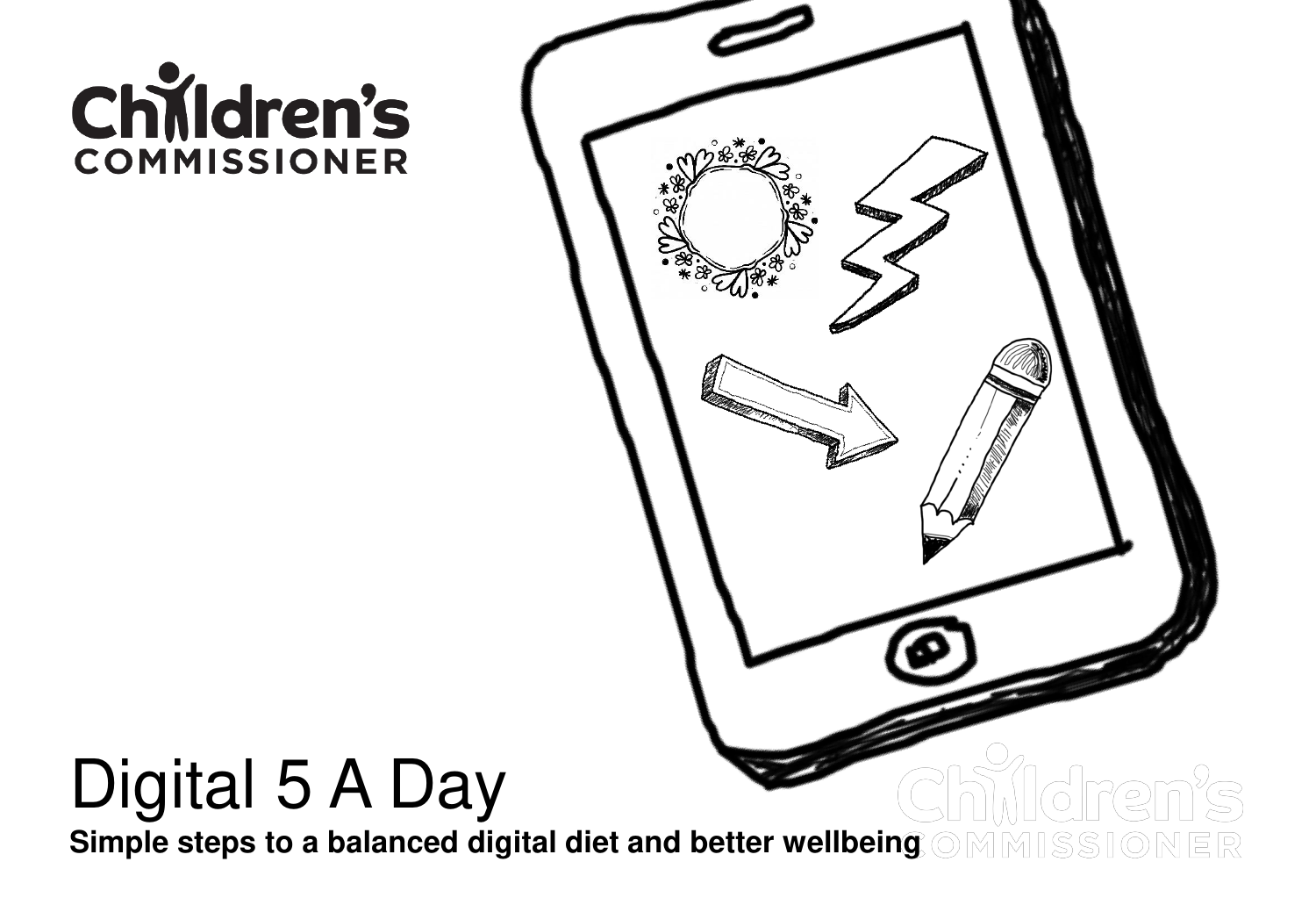#### **Are you getting your 5 A Day?**

Even though junk food tastes great, it would soon get boring if you ate it all day, every day and eventually it would probably make you sick. Just like food, a balanced digital diet is all about variety.

Having a healthy diet doesn't mean that you never eat pizza or chocolate again but it is important that you eat them in moderation – along with your 5 fruits and veg a day! In the same way, you don't have to give up your smartphone forever to have a healthy digital diet.

When phones, social media and games make us feel worried, stressed and a bit out of control, it often means that we haven't got the balance quite right.

**Finding the right digital balance means enjoying all the fun, exciting and creative things about being online while making sure that we aren't caught doing the same things all the time.**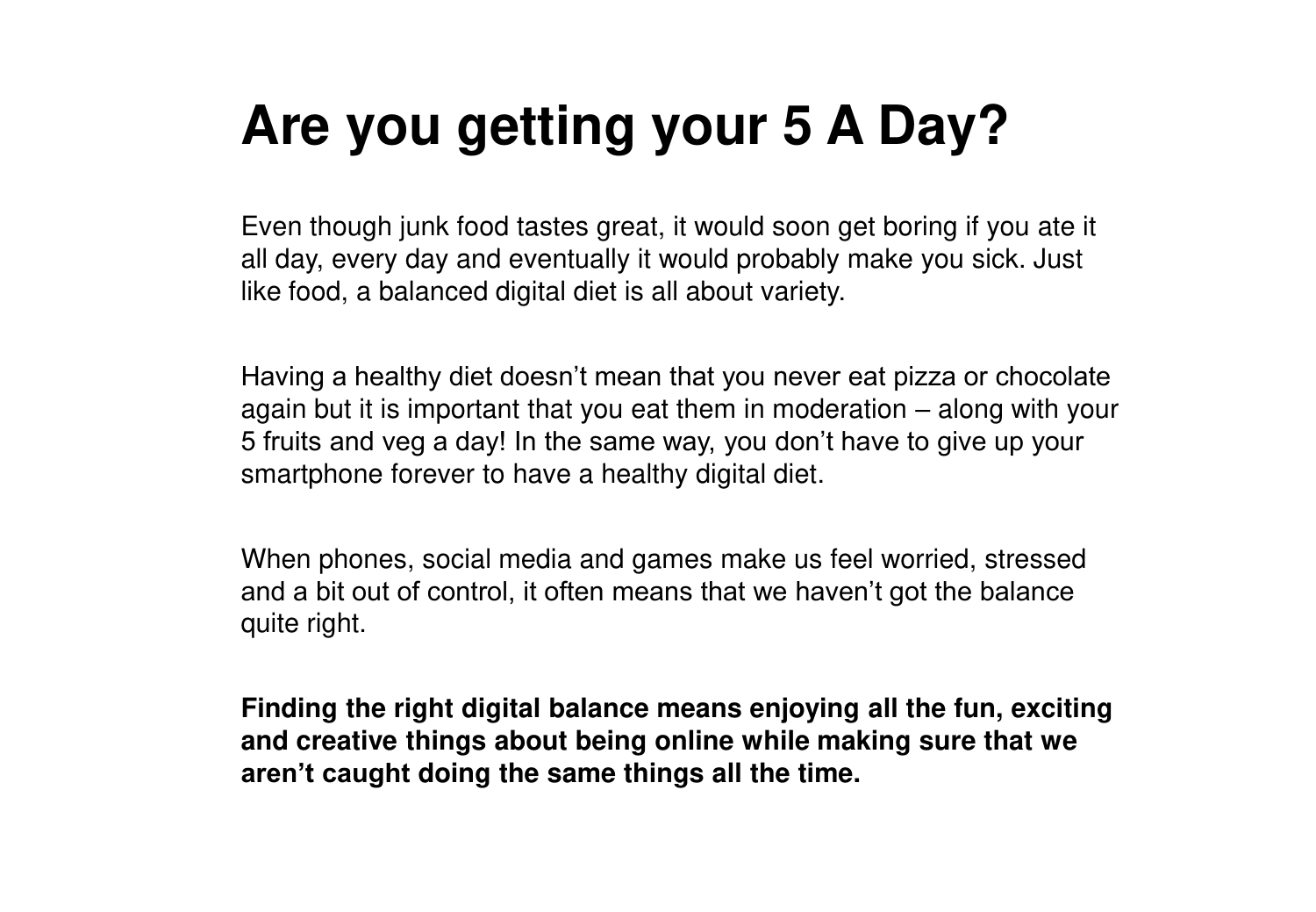



#### Digital 5 A Day

**Simple steps to a balanced digital diet and better wellbeing**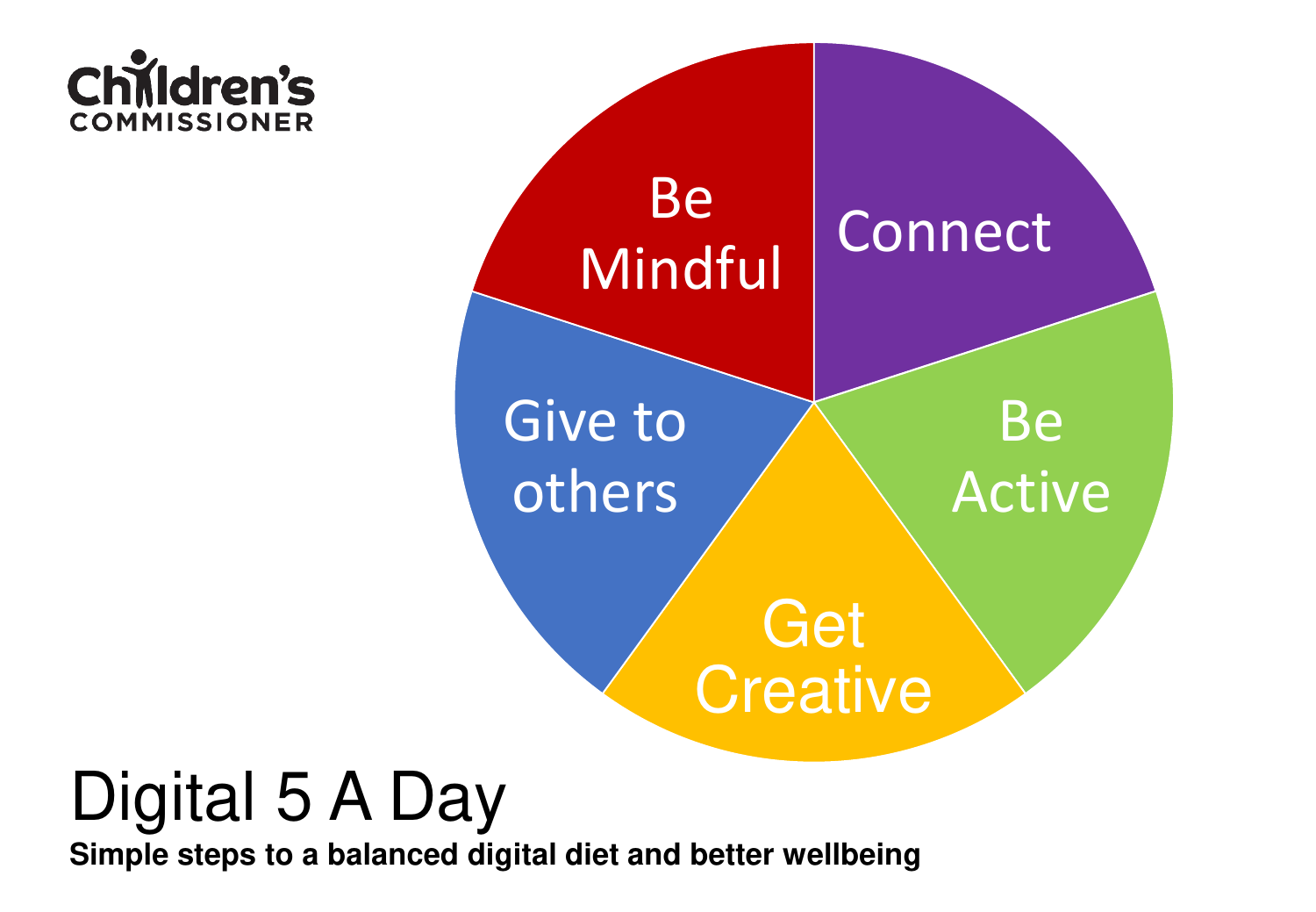### **Connect**

Message, have fun and play with friends and family both online and offline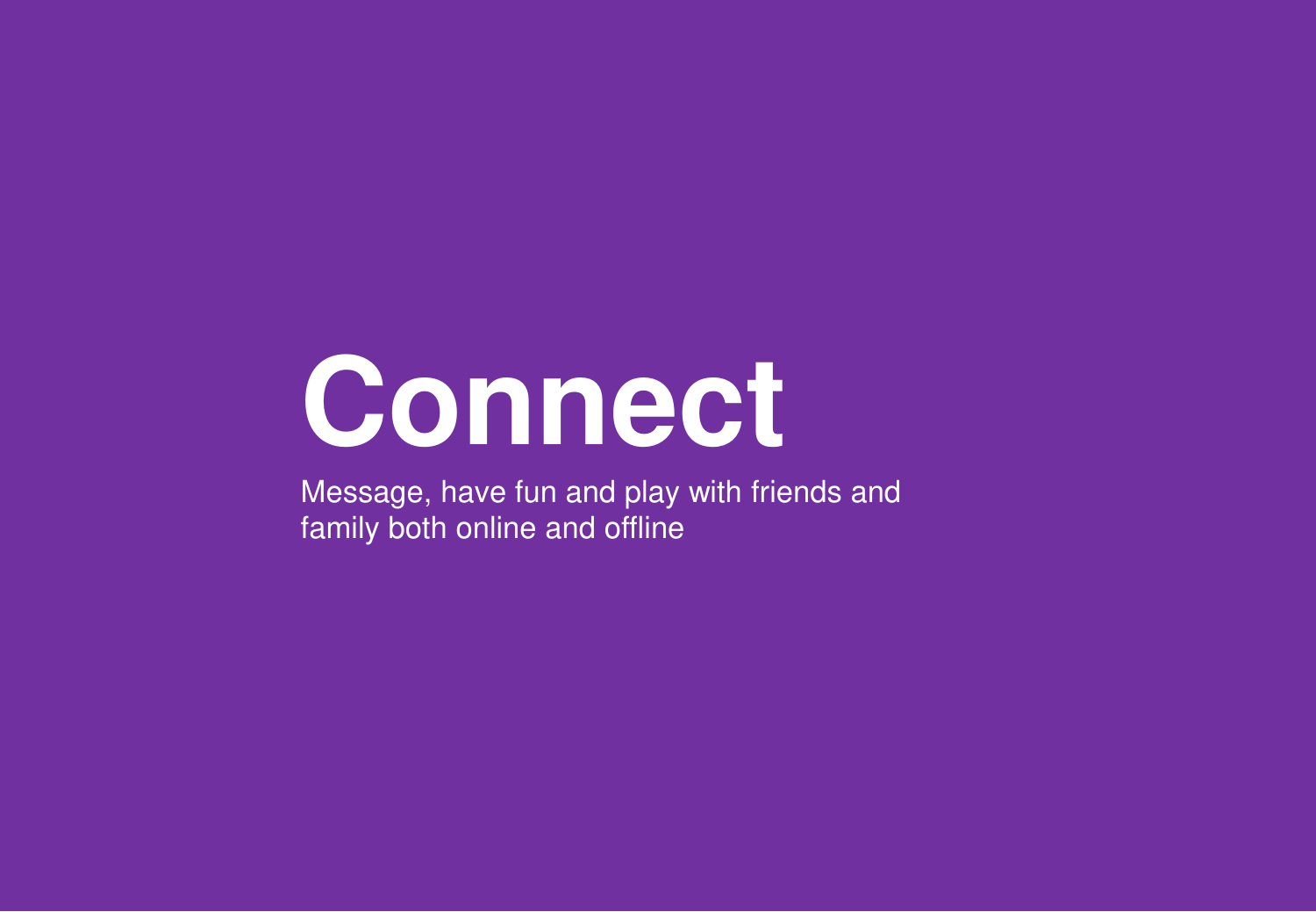### **Connect**

Phones and social media can make staying connected to our friends and family really easy and fun. It's important to be able to have a laugh, share our feelings and know that others understand us.

Spending time online connecting with people you know in a safe, positive way can be an important part of your digital diet.

Remember that it's important to stay connected offline too though. Very often it is most helpful to speak to someone you trust in person when you feel under pressure or worried about things.

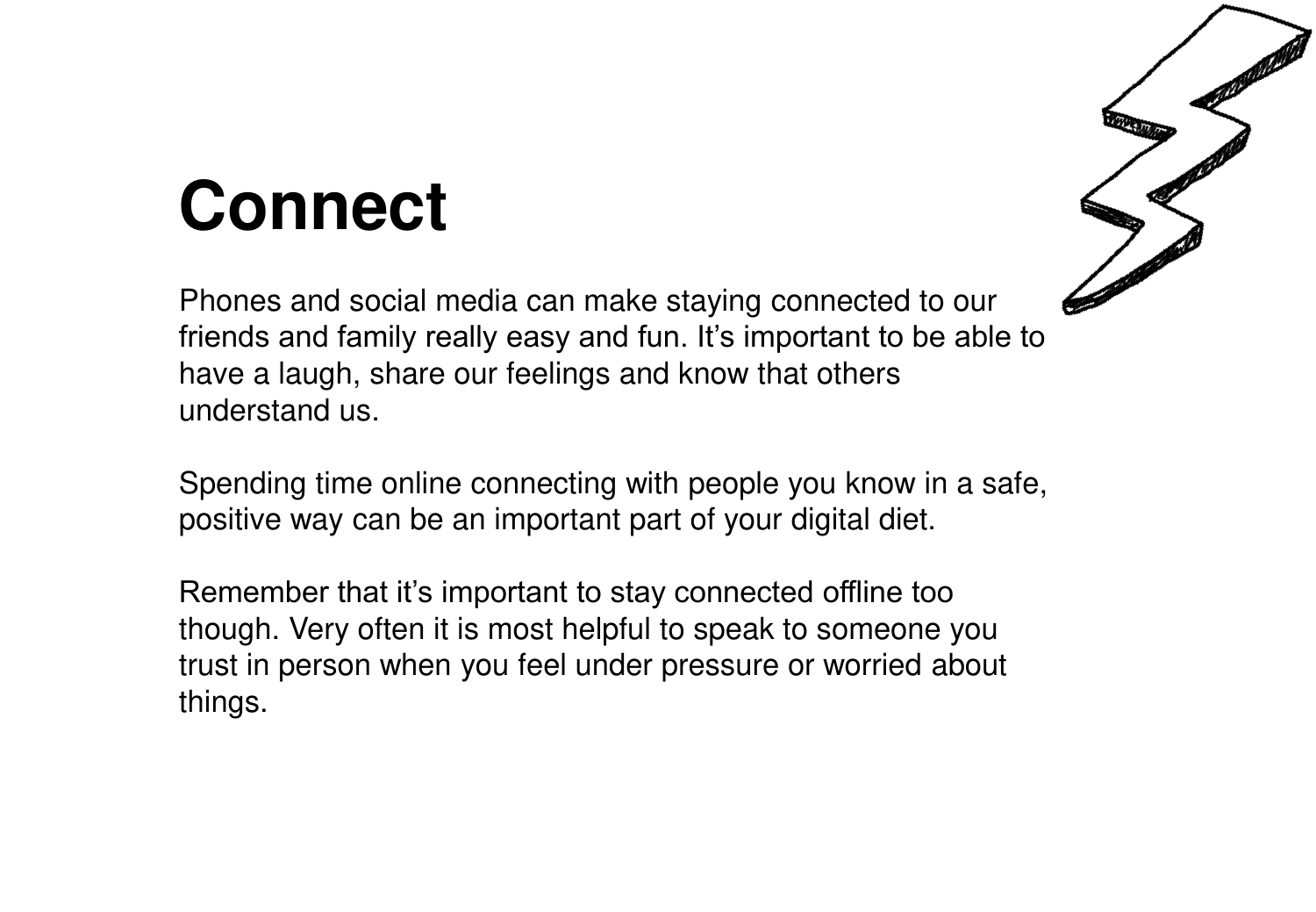### **Be Active**

Take some time off and get active - movement helps boost emotional wellbeing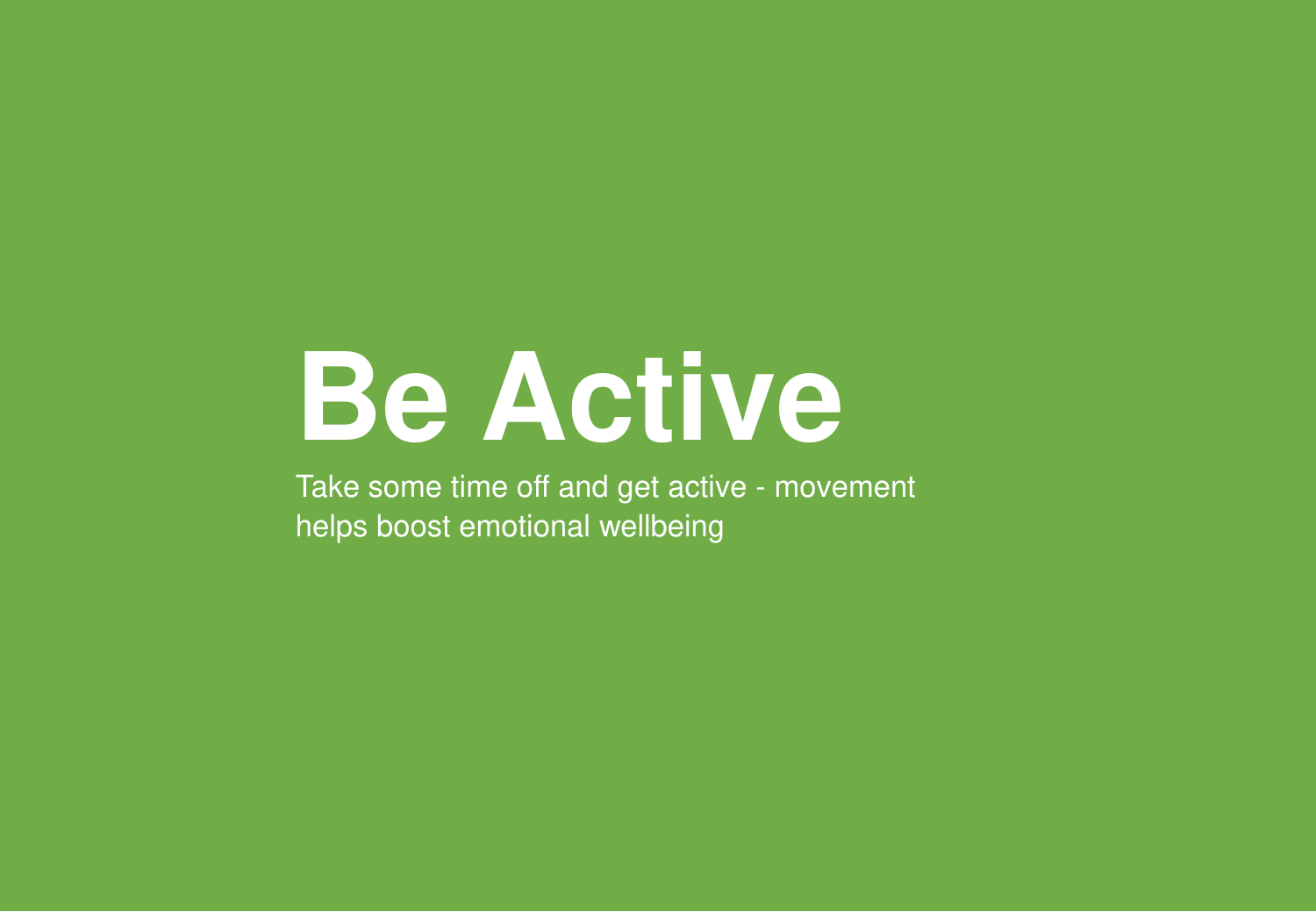### **Be Active**

Chatting with friends is a lot of fun but science has also proven that there is a strong link between feeling happy and being active. Spending too much time online can make us feel grumpy, tired and stressed but switching off and getting active can help a lot.

You don't have to be an athlete or a football star to be active – find the thing that you enjoy the most – swimming, walking, dancing or yoga… – and start at the level that works for you.

Do it regularly and you will soon level up!

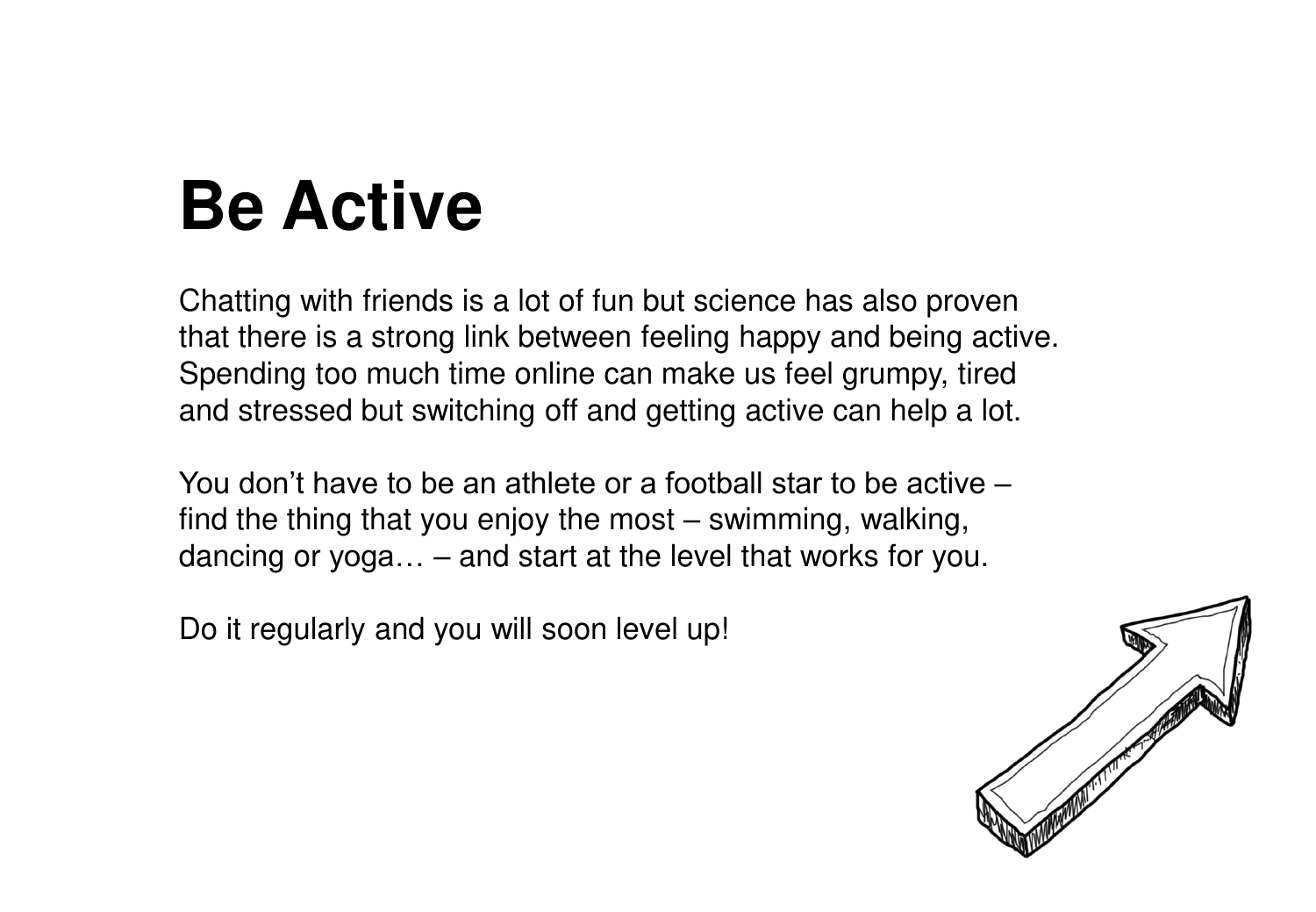## **Get Creative**

Don't just browse the internet but use digital tools to create content, to build new skills and discover new passions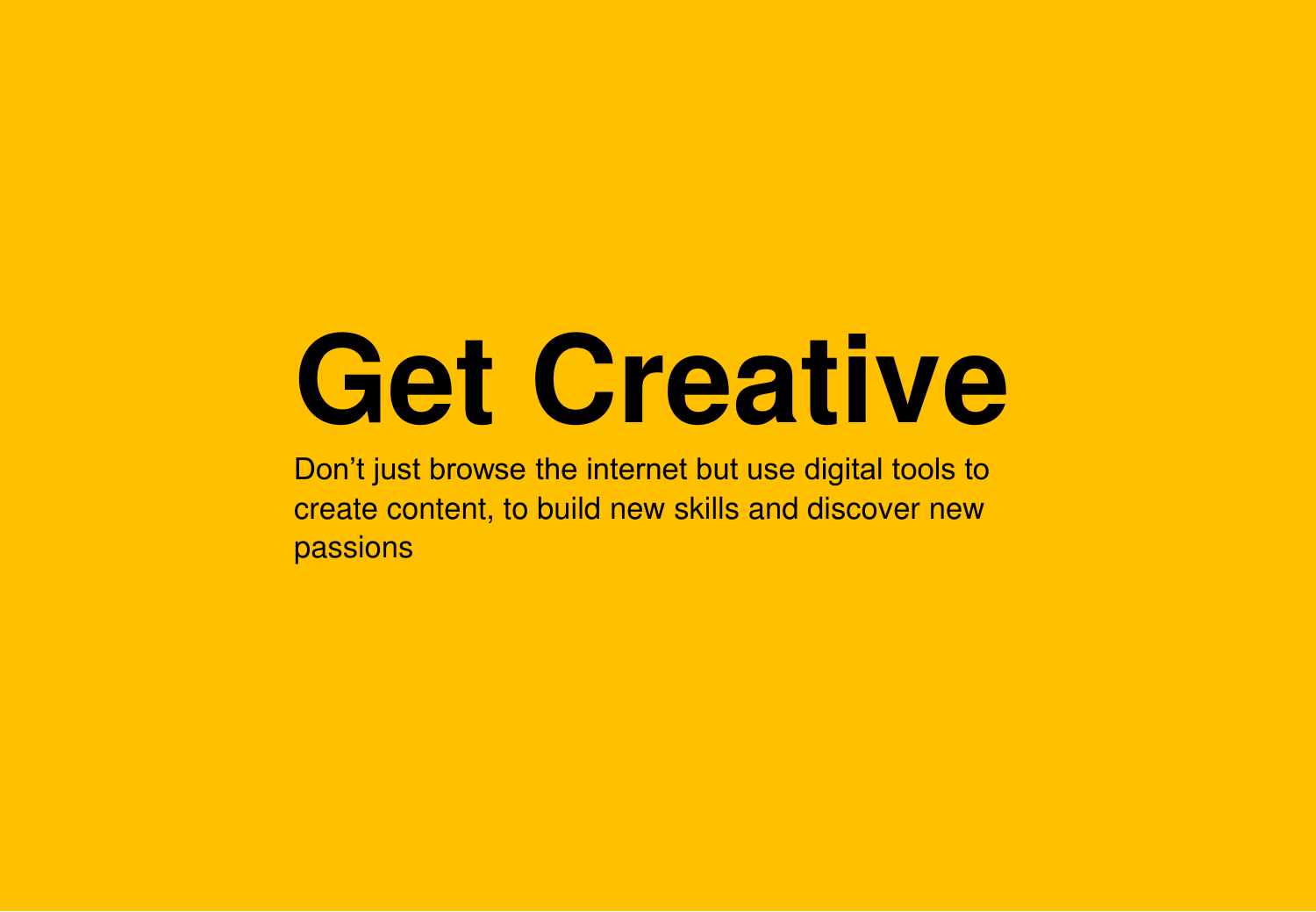#### **Get Creative**

Endless scrolling, shooting or selfies can get dull and can really make us bored and unhappy which is why it's important to have a varied digital diet – it's easy to make as well as take! The web is an amazing place to discover new things, learn new skills and get creative.

Whether it's following YouTube tutorials, building Minecraft masterpieces or writing the ultimate fan fiction – getting out of your comfort zone to create and learn something new will help you get much more from your digital day. It will also boost your confidence and improve your mental wellbeing.

Whatever you love, you can find out how to do it better online but why not take it offline too? Use these skills to make that cake, fix that bike or learn that dance.

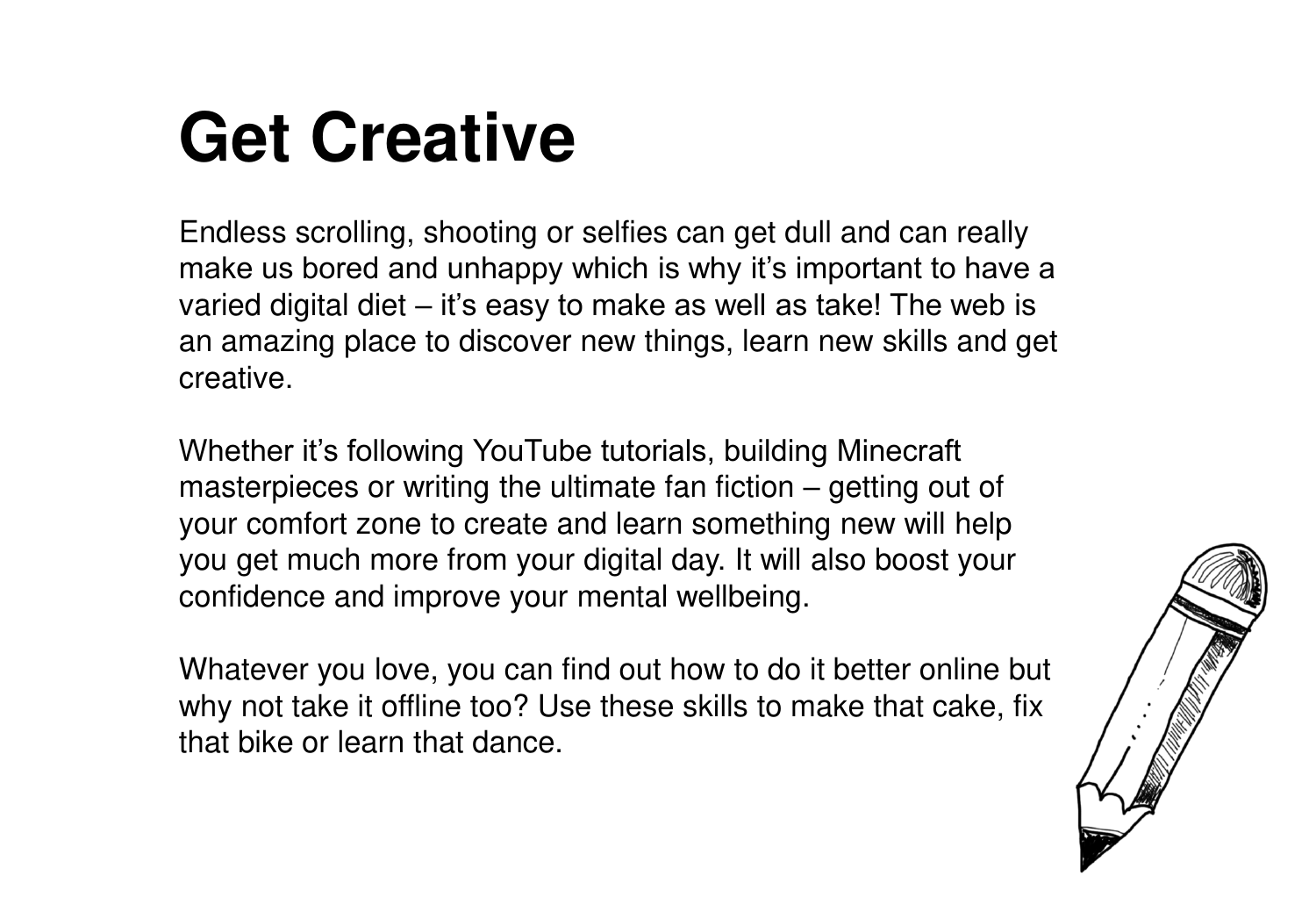## **Give to Others**

Be positive online, report bad content and help others to balance their own 5-a-day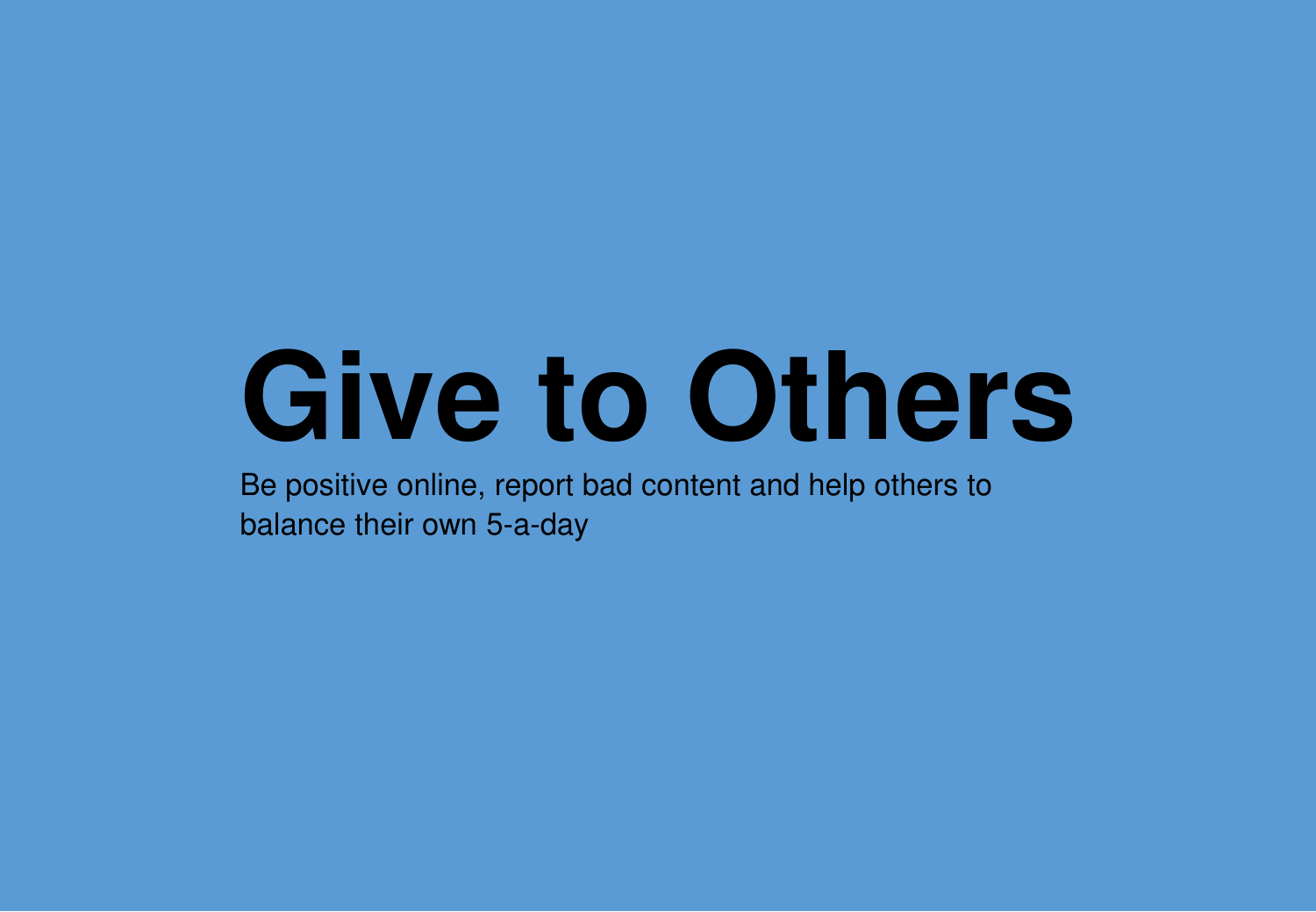### **Give To Others**

Giving to others not only boosts other people's wellbeing but it also makes us feel happy too. This isn't just about giving to charity – although that's good too – it's about having a positive attitude throughout the digital day.

You could do this by posting positive messages or by taking time to listen to your friends and family. Sometimes putting your phone down and spending time with them offline is a really good way to give to others too.

You can also have a role in helping to make the internet a better place for everyone by reporting hateful comments, blocking trolls and not sharing content that you know is fake or that might hurt other people.

There are also many ways you can help your friends, family and community offline – just ask.

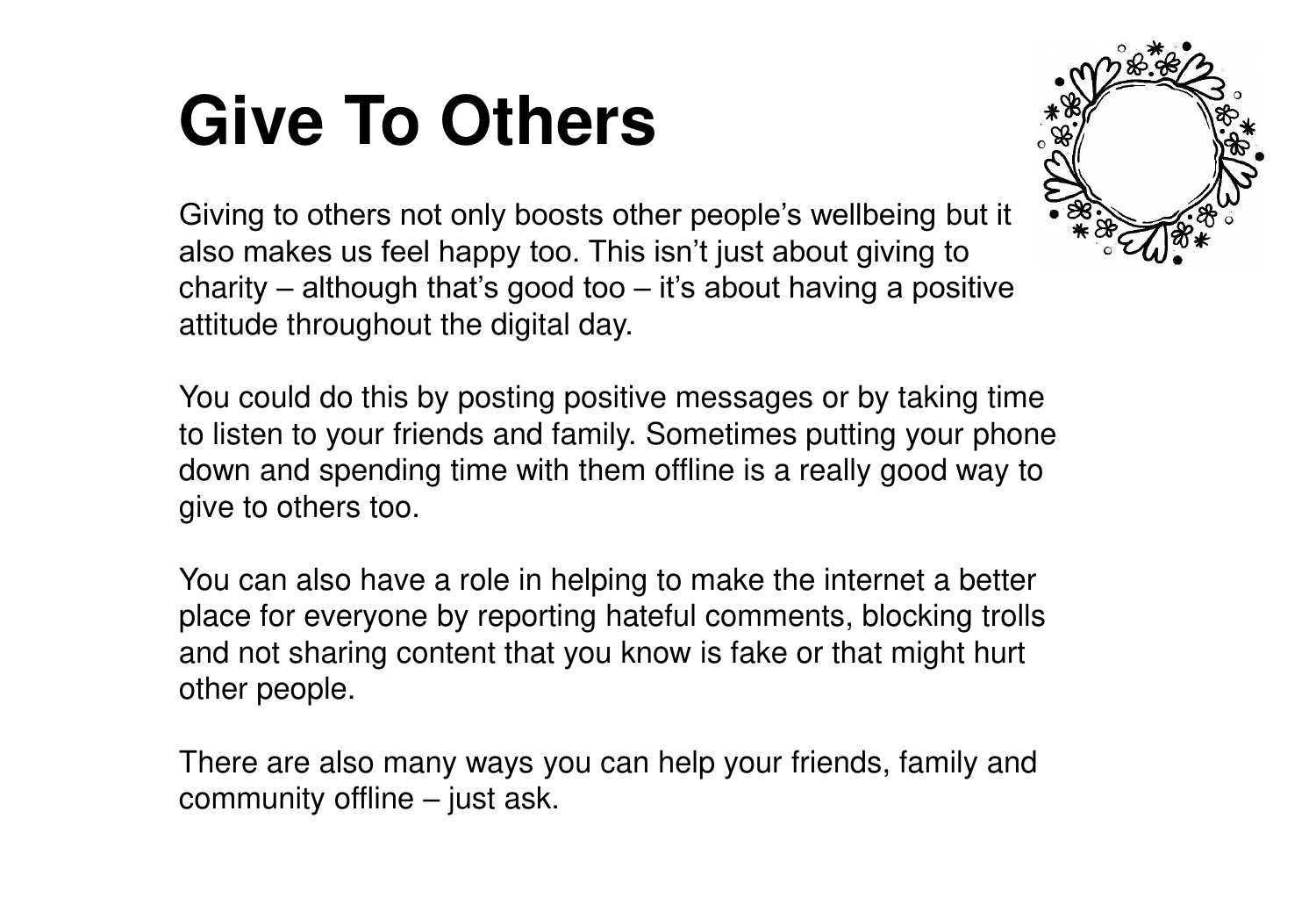## **Be Mindful**

If time online is causing stress or tiredness then take some time off and ask for help when you need it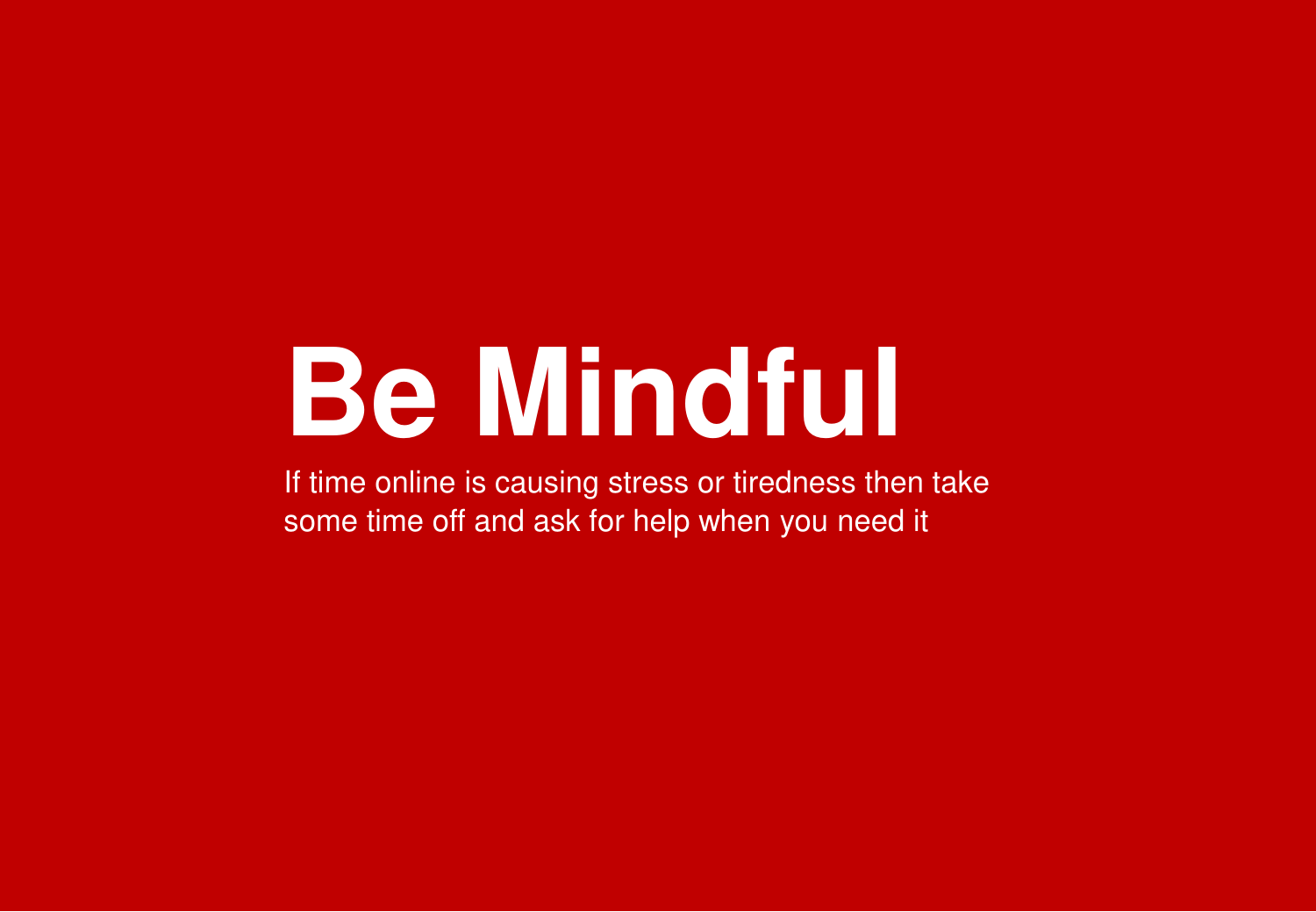### **Be Mindful**

Being mindful means paying attention to how something makes us feel.

If keeping up with notifications is making you feel stressed, if you're anxious about getting enough likes or if being online is making you tired – recognise these feelings and take a break.

Learn what worries you, speak to people you can trust and ask for help when you feel you need it. Managing your digital wellbeing is not something you do all alone. If you lose your balance, take a step offline and ask yourself if you are getting your Digital 5 A Day.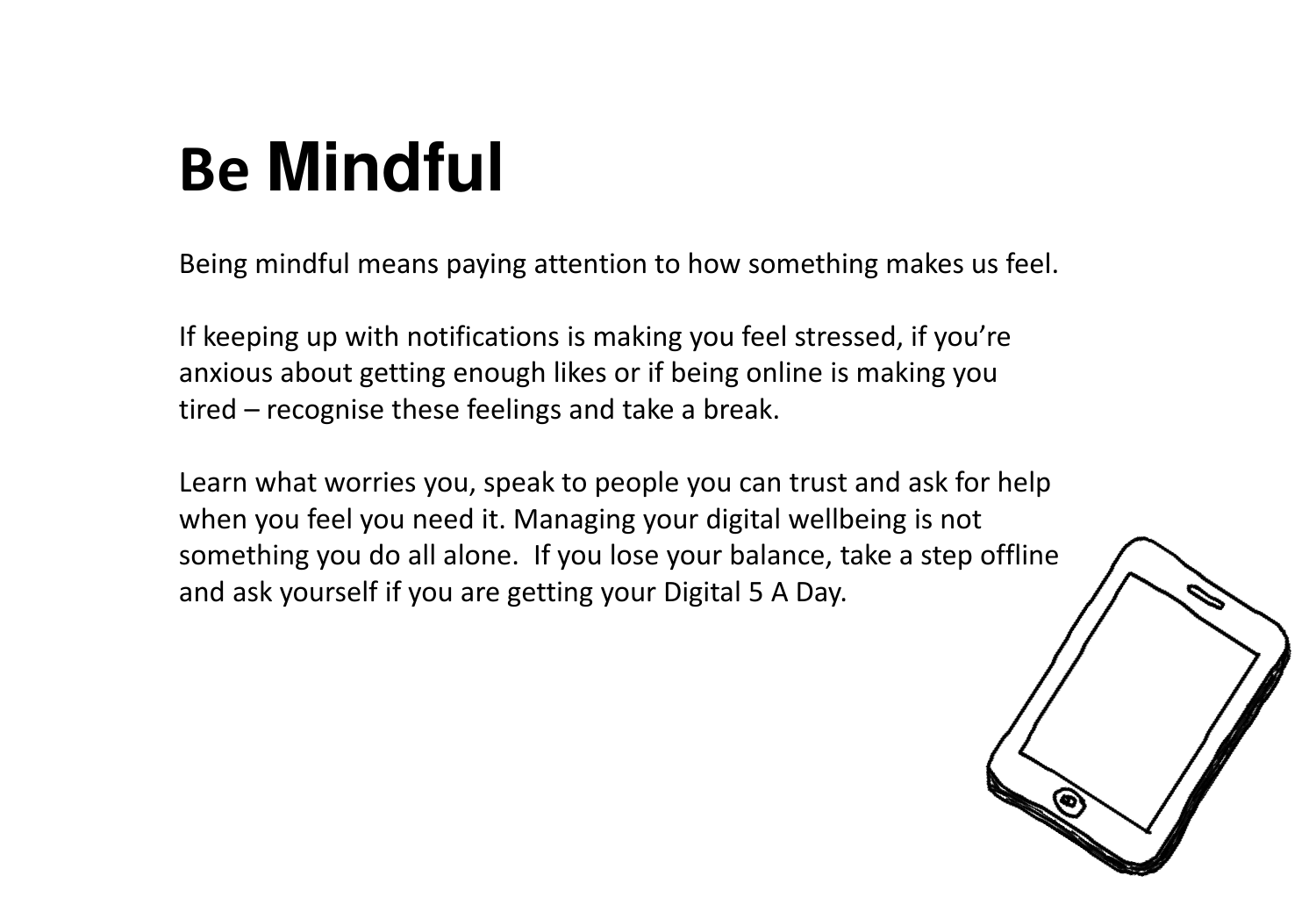**Bonus!**